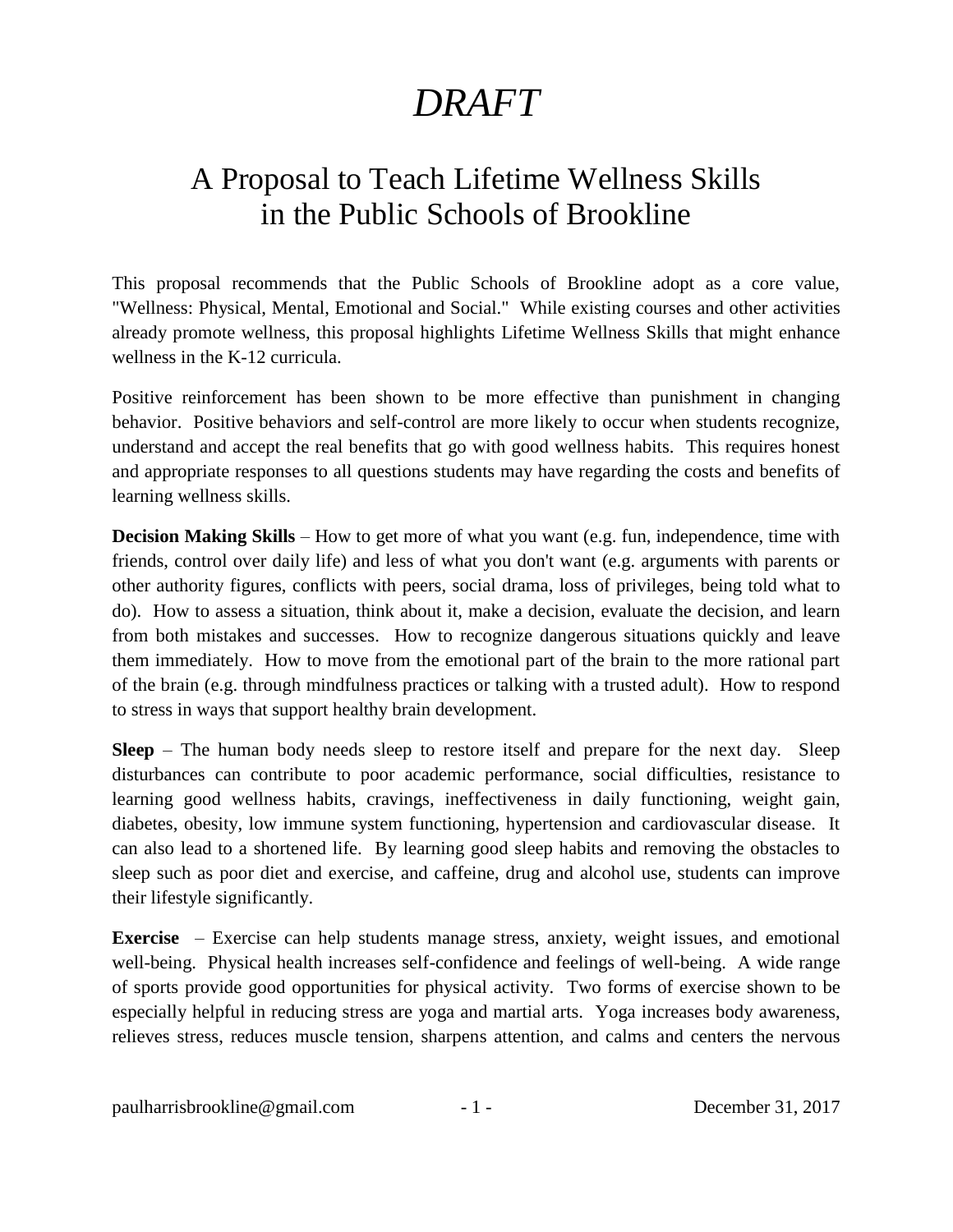system. These benefits have made yoga an important wellness skill. Growing research has shown that yoga enhances social well-being through a sense of belonging, while reducing symptoms of depression, ADHD, and sleep disorders. Martial arts have also been shown to offer affective, cognitive, and behavioral benefits. They promote mental and physical health with a focus on fitness, character training, mind expansion and relaxation.

**Nutrition** – Healthy nutrition is vital to personal wellness. Cooking is a basic skill for daily living. It can also be an enjoyable social experience, entertaining leisure activity, and effective wellness practice. Students can learn kitchen safety, diet and nutrition facts, and how to have a healthy relationship with food. They can also improve their social skills, sensory awareness, physical health, ability to plan and organize, time management skills, self-esteem and sense of accomplishment.

**Stress Reduction** – Stress occurs when we imagine a situation "better" than our current situation and try to choose the imagined situation. The harder we try to choose the imagined situation, the more stress we feel. Once we understand how this process works, it becomes easier for us to let go of imagined situations and our resistance to the only situation we actually have. As we let go of this resistance, we can relax and bring our attention fully into the present moment. Relaxed present moment awareness allows us to experience the enjoyable feelings we want such as peace, joy and love. The more we experience this awareness, the more we are able to enjoy life.

**Mindfulness** – Mindfulness means paying attention to the present moment without judgment or resistance. Practicing mindfulness has been shown to reduce stress and anxiety, improve selfcontrol, and help people cope with urges to use substances. Observing and understanding one's own emotions can increase positivity, decrease self-blame, and support wellness while reducing the need for medications. Here is a 5 step mindfulness practice: (1) stop what you are doing and slow down; (2) focus on your breathing and take your mind away from compulsive thinking; (3) observe what you are thinking, realizing you are not your thoughts; (4) notice thought patterns and habitual reactions, being honest to have an accurate self-perception; and (5) choose healthy thoughts. Healthier thoughts lead to healthier behavior and better performance.

**Meditation –** Dr. Herbert Benson, founder of the Benson-Henry Institute for Mind Body Medicine at Massachusetts General Hospital, reports that meditation induces a host of biochemical and physical changes in the body collectively referred to as the "relaxation response." The relaxation response includes changes in metabolism, heart rate, respiration, blood pressure and brain chemistry.Meditation can reduce pain, anxiety, negative emotions and negative personality traits; can improve attention, learning and memory; and can bring a deep feeling of peace, connectedness and relief from stress.

A study published in the April 6, 2011 edition of the *Journal of Neuroscience* states, "This is the first study to show that only a little over an hour of meditation training can dramatically reduce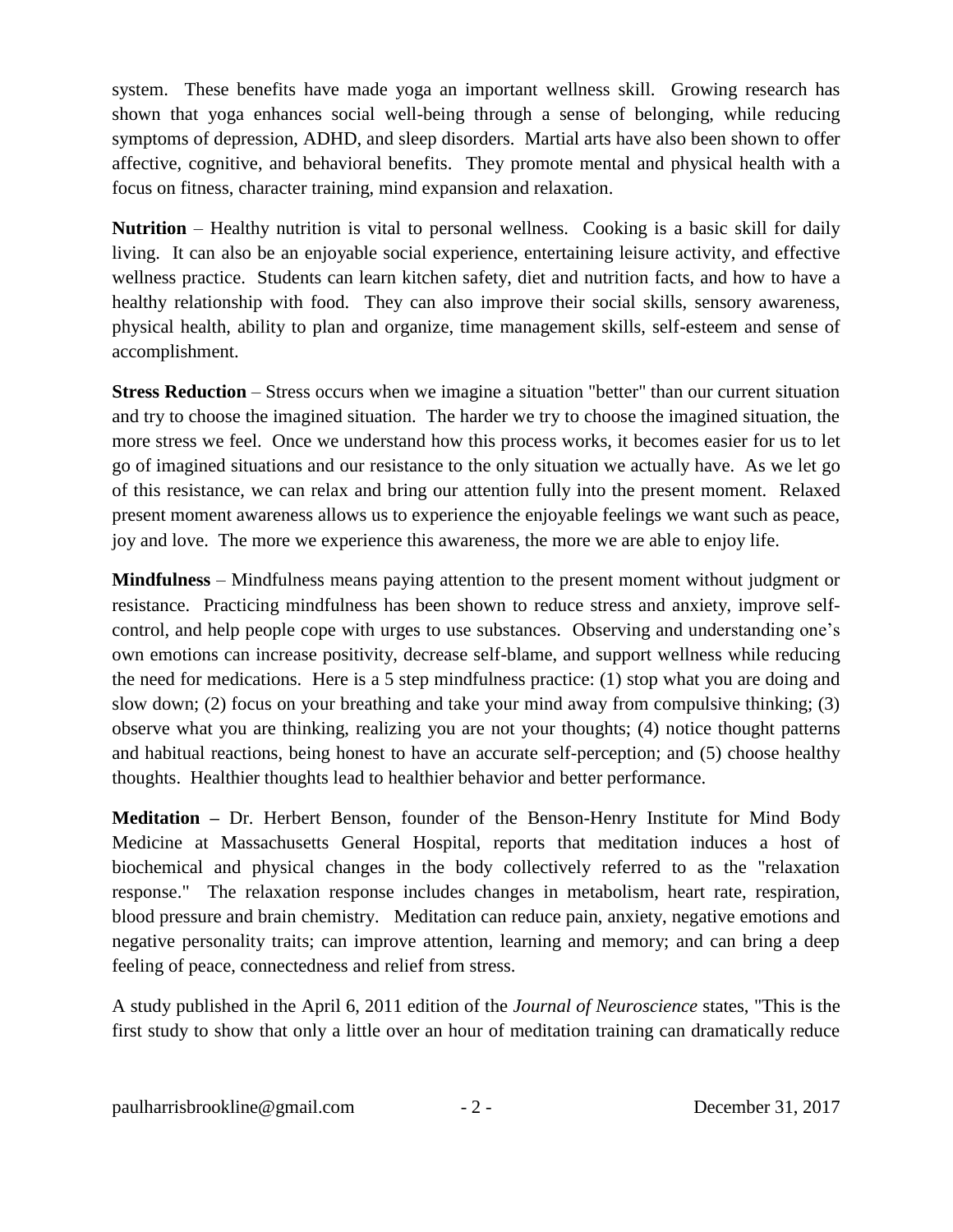both the experience of pain and pain-related brain activation....We found a big effect **–** about a 40 percent reduction in pain intensity and a 57 percent reduction in pain unpleasantness. Meditation produced a greater reduction in pain than even morphine or other pain-relieving drugs, which typically reduce pain ratings by about 25 percent.

**Choosing Healthy Thoughts** – There are connections between our thoughts, emotions, and behaviors. Learning to replace negative and self-defeating thoughts with positive and selfaffirming thoughts can improve mental and emotional wellness. Examples of thought distortions include (1) always being right; (2) blaming; (3) catastrophizing; (4) disqualifying the positive; (5) emotional reasoning; (6) exaggeration; (7) fallacy of change; (8) filtering; (9) jumping to conclusions; (10) labeling and mislabeling; (11) magnification; (12) minimization; (13) overgeneralization; (14) personalization; (15) should statements; and (16) all-or-nothing thinking. Examples of healthy thoughts include (1) I'm a person and people make mistakes; (2) I can choose to be happy; (3) I can meet whatever challenges I face; (4) I have talents and skills; (5) how I feel isn't who I am; (6) I am enough; (7) I can be at peace even if others don't change; (8) I can have a broad and balanced perspective; (9) I can assess a situation thoughtfully; (10) other people are human, too; (11) how important is it; (12) there are challenges I need to face; (13) a little data doesn't prove anything; (14) it's not all about me; (15) I can choose how I want to live; (16) I can consider a range of possibilities; (17) I can experience peace, joy and love; (18) I can forgive myself and others; (19) I can let go of resentments; (20) I can find the guidance I need; (21) I can learn from mistakes; (22) I have the courage to face whatever life brings me; (23) I am worthy of success; (24) I radiate beauty, charm and grace; (25) I can respond to fear with love; (26) today is the day I have today; (27) I am creative; (28) I deserve to have time for relaxing and playing.

**Self-Discipline** – In *The Road Less Traveled*, which was on the New York Times Bestseller List for more than 13 years, psychiatrist M. Scott Peck presents four basic practices for selfdiscipline: delay gratification, accept responsibility, seek the truth, and maintain balance.

**Coping Skills** – Students can learn and practice coping skills such as focusing on personal strengths;, stress reduction techniques; building healthy relationships and support systems; effective communication and intimacy skills; and choosing wellness rather than escape.

**Time Management** – Good time habits can provide us with relaxation, refreshment and recreation without wasting time. These habits may include preparing a time budget, setting appropriate goals, and applying tips for using time effectively to optimize performance.

**Wellness Goals** – Students can adopt and help each other develop personal goals that are SMART: Specific, Measurable, Attainable, Realistic and Timely. These goals can motivate students, providing them with an uplifting and encouraging "can do" attitude that helps carry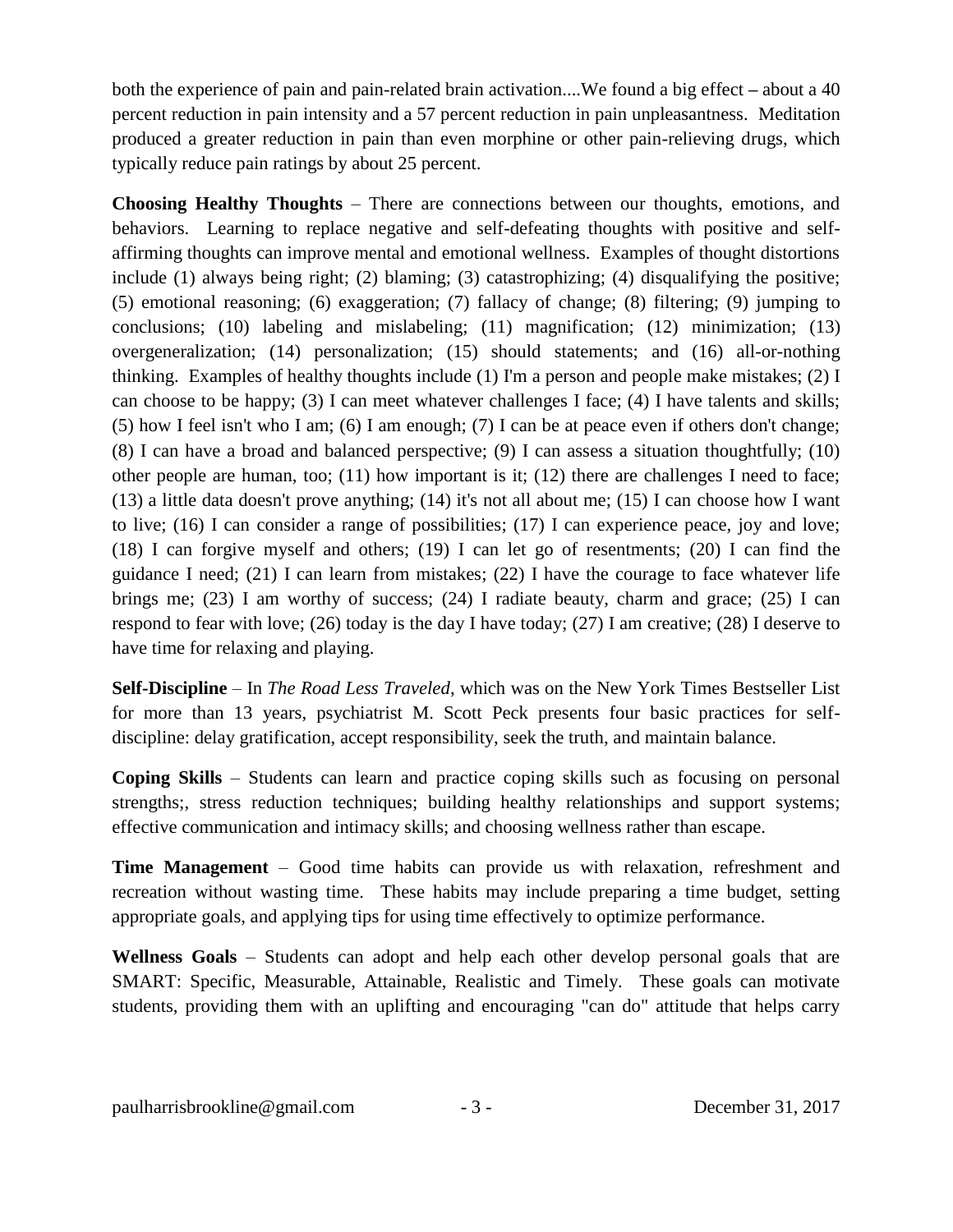them through each day. Over time, students can review and revise their goals based on their actual accomplishments.

**One on One Time** – Spending one on one time with mentors can provide support and guidance to address individual concerns and needs.

**Self-Advocacy** – How to look out for yourself, speak up instead of letting others speak for you, and tell people appropriately what you need. Getting your needs met in mature and effective ways that benefit, or at least don't harm, others. Making effective transitions from child-adult relationships to adult-adult relationships.

**Navigating Adolescence** – Skills especially helpful in the transition from childhood to adulthood include expressing feelings effectively and appropriately; healthy competition; appropriate risk taking; improving relationships with parents; building healthy friendships; initiating and exploring romantic relationships; responding appropriately to the sexual desires, needs and emotions of oneself and others; sexual health; and understanding male and female perspectives.

**Relationship Skills** – Relationship education, building, collaboration, and problem-solving can help reduce tension and stress while creating a strong support network. Tips and encouragement for nurturing relationships can help students build strong friendships based on respect, trust and empowerment. Students can improve their relationships with teachers, other students, friends and family.

**Empathic Listening Skills** – Empathy can be demonstrated while listening to others using the OARS approach: ask Open-ended questions, give Affirmations, use Reflective listening (be quiet and actively listen, then reflect back the essence of what the person said) and Summarize. Empathic listening skills help others feel heard and understood, which can help motivate them to develop healthy coping skills, have insight into their behavior, and feel good about themselves.

**Conflict Resolution Skills** – How to resolve conflicts through cooperation and problem solving rather than avoidance or violence. Finding solutions that benefit everyone involved. Respecting the rights of others and your own rights. Speaking calmly, listening attentively and asking useful questions. Using a polite tone when brainstorming possible solutions. Being willing to compromise when appropriate. Learning to say "no" gracefully yet firmly when urged to take part in behaviors that are unsafe, unhealthy, against your values, or you simply don't want to do.

**Mutual Support** – Sex, drugs and rock & roll are powerful forces in mainstream U.S. culture. Students with strong wellness skills can be healthy role models for other students, especially those who are younger. Students can help other students learn a broad range of wellness skills, as well as helping other students academically and socially.